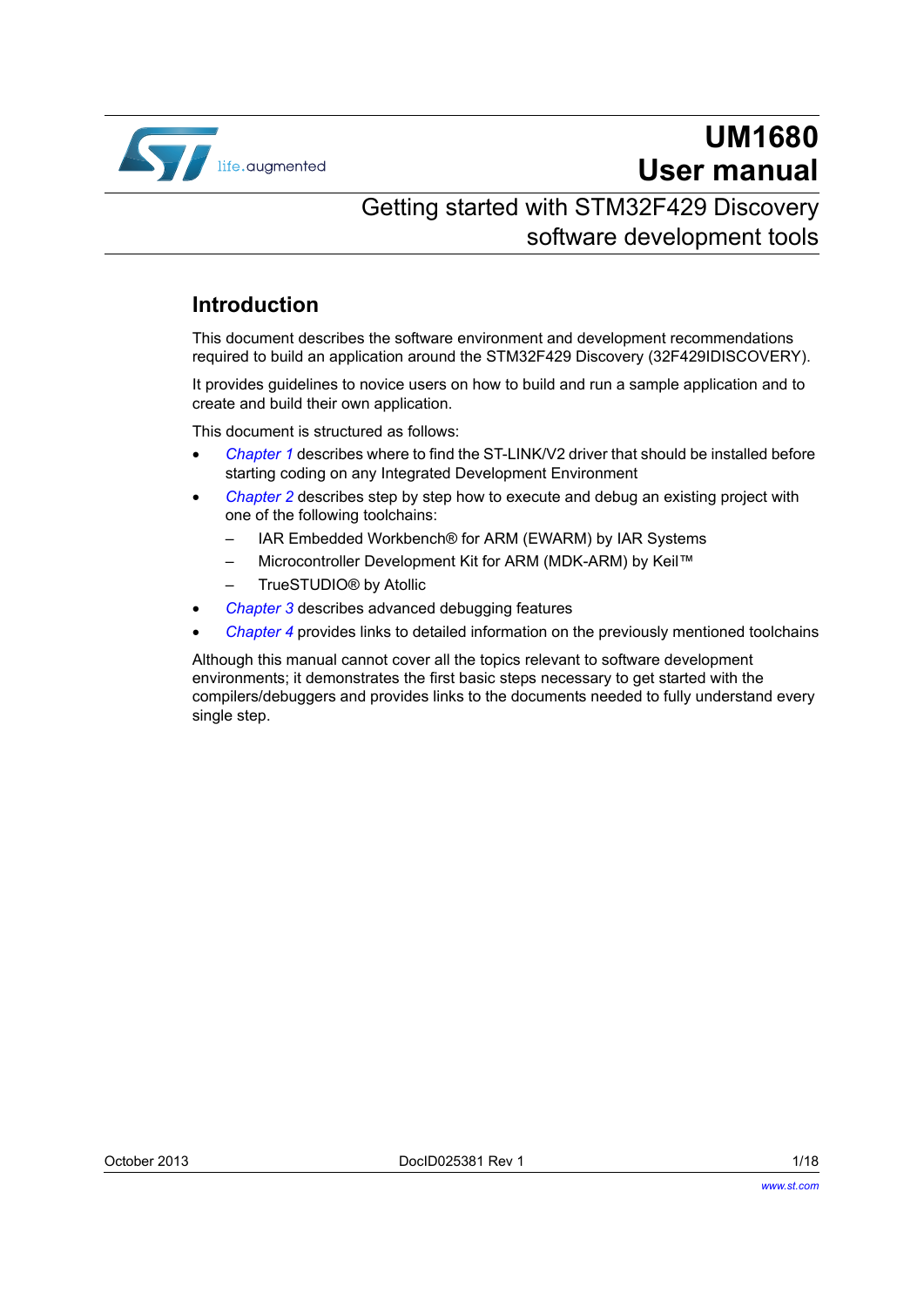## **Contents**

| 1                       |     |                                                             |
|-------------------------|-----|-------------------------------------------------------------|
|                         | 1.1 |                                                             |
|                         | 1.2 |                                                             |
|                         | 1.3 |                                                             |
| $\mathbf{2}$            |     | Executing / debugging firmware using software toolchains  8 |
|                         | 2.1 |                                                             |
|                         | 2.2 |                                                             |
|                         | 2.3 |                                                             |
| 3                       |     |                                                             |
| $\overline{\mathbf{4}}$ |     | SW Toolchains helpful references and links  16              |
| 5                       |     |                                                             |

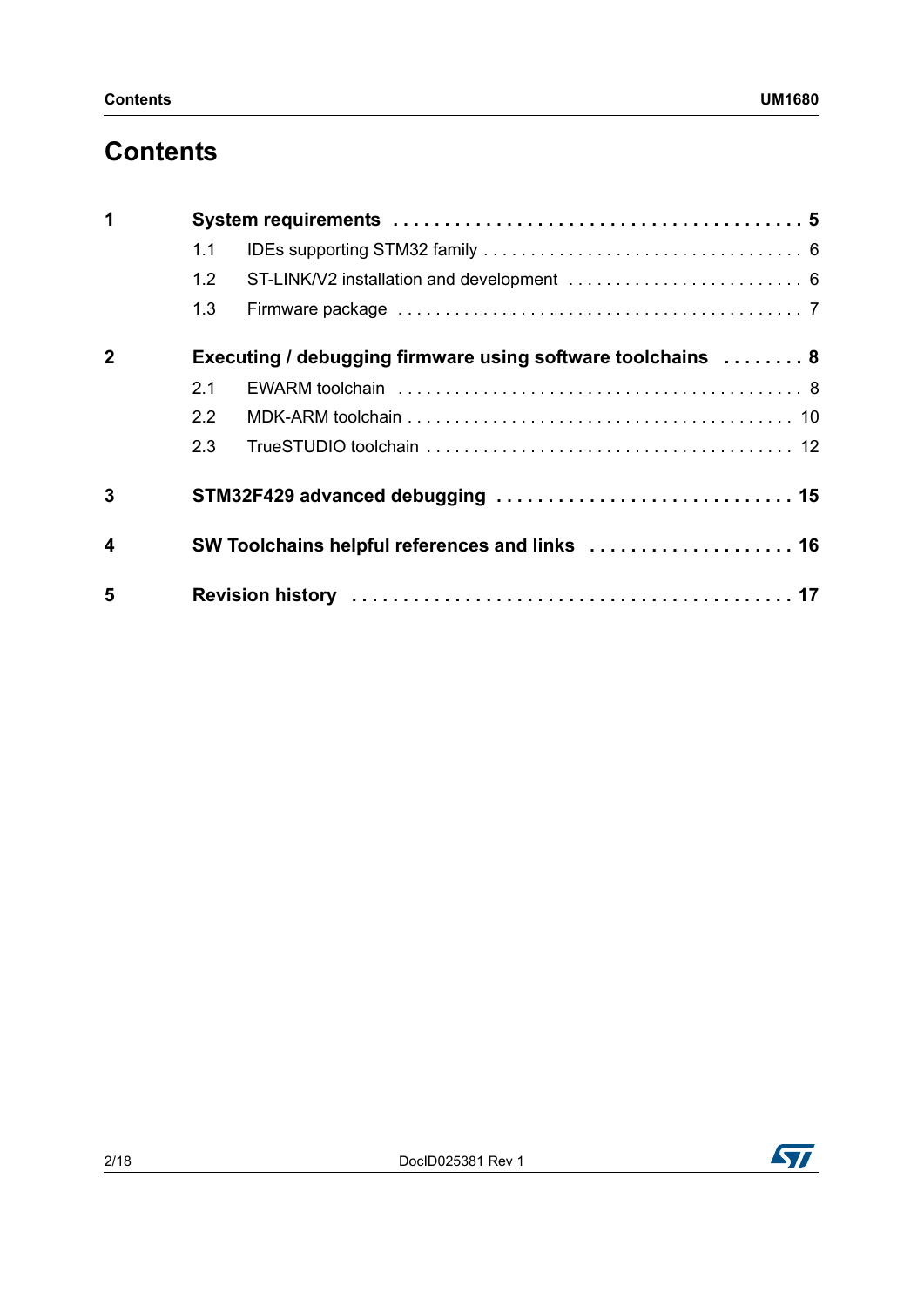# **List of tables**

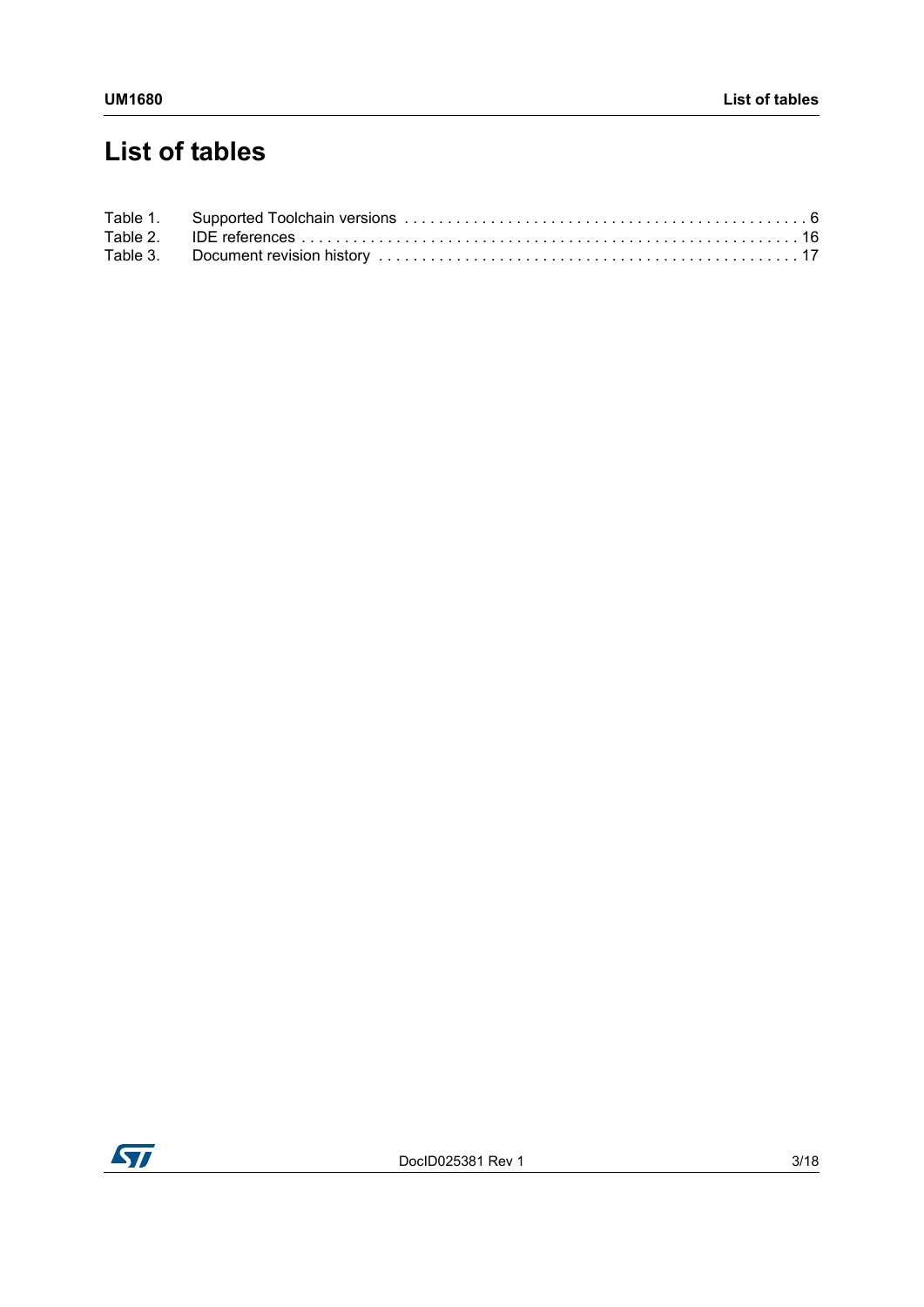# **List of figures**

| Figure 1.  |                                                        |  |
|------------|--------------------------------------------------------|--|
| Figure 2.  |                                                        |  |
| Figure 3.  |                                                        |  |
| Figure 4.  |                                                        |  |
| Figure 5.  |                                                        |  |
| Figure 6.  |                                                        |  |
| Figure 7.  |                                                        |  |
| Figure 8.  |                                                        |  |
| Figure 9.  |                                                        |  |
| Figure 10. |                                                        |  |
| Figure 11. |                                                        |  |
| Figure 12. |                                                        |  |
| Figure 13. |                                                        |  |
| Figure 14. | Atollic TrueSTUDIO® import source select dialog box 12 |  |
| Figure 15. |                                                        |  |
| Figure 16. |                                                        |  |
| Figure 17. |                                                        |  |

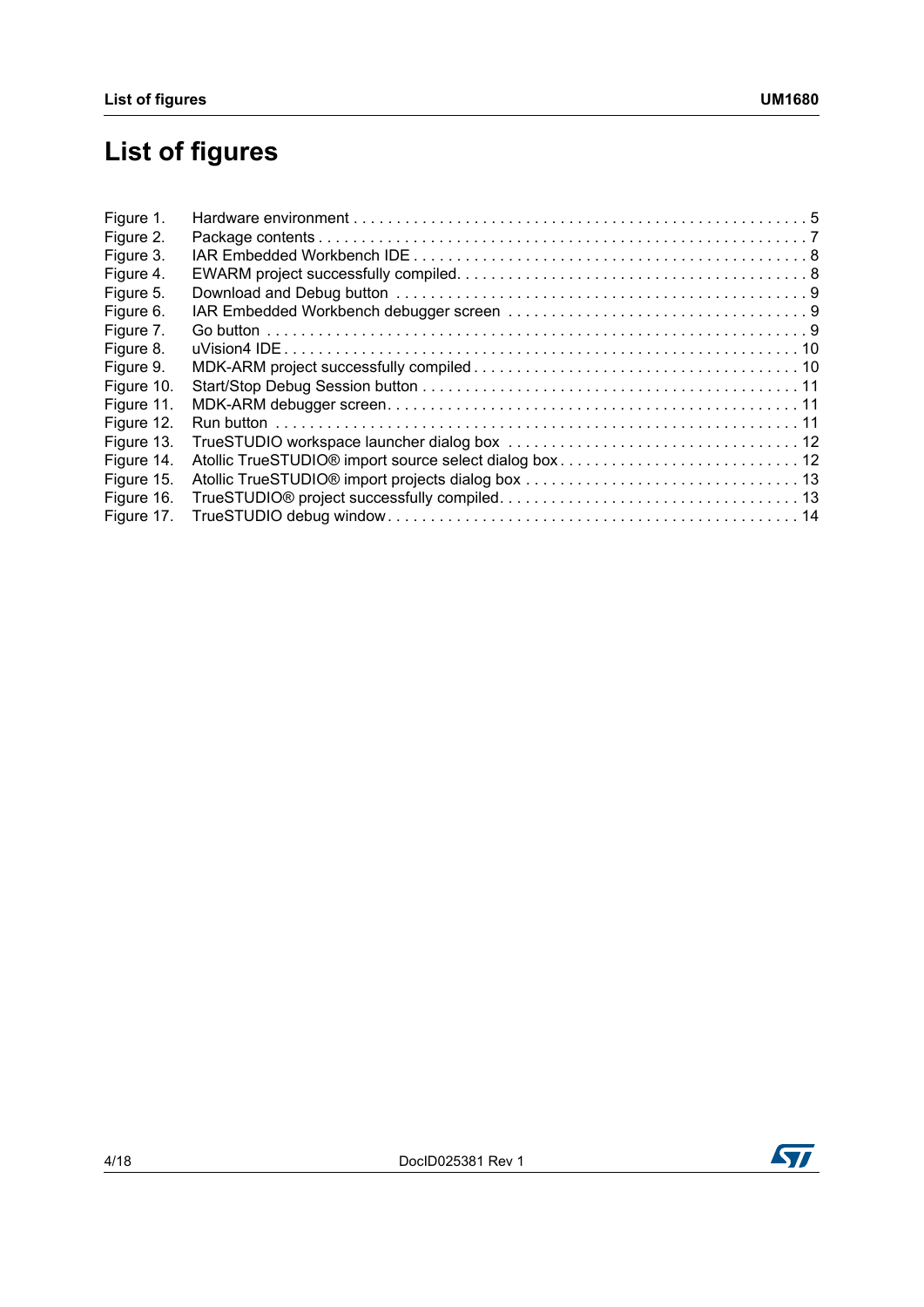### <span id="page-4-1"></span>**1 System requirements**

<span id="page-4-0"></span>Before running your application, you should:

- 1. Install your preferred Integrated Development Environment (IDE).
- 2. Install the ST-LINK V2 driver from the ST web site.
- 3. Download the STM32F429I-Discovery firmware from the ST web site.
- 4. Establish the connection with the STM32F429 Discovery board as shown in *[Figure 1](#page-4-2)*.

<span id="page-4-2"></span>

### **Figure 1. Hardware environment**

To run and develop any firmware applications on your STM32F429 Discovery board, the minimum requirements are as follows:

- Windows PC (2000, XP, Vista, 7)
- 'USB type A to Mini-B' cable, to power the board (through USB connector CN1) from the host PC and connect to the embedded ST-LINK/V2 for debugging and programming.



DocID025381 Rev 1 5/18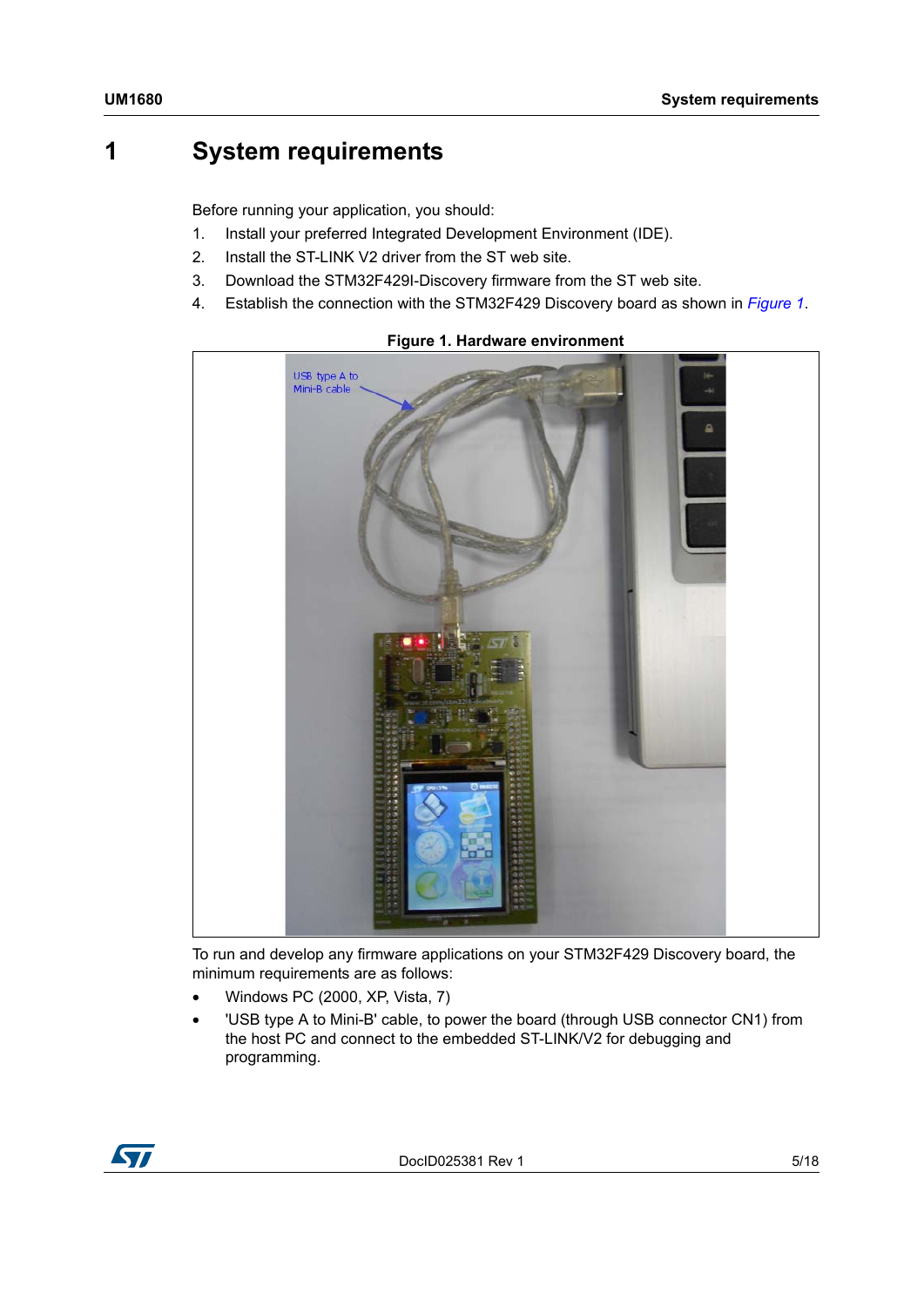<span id="page-5-0"></span>STMicroelectronics' STM32 family of 32-bit ARM Cortex-M core-based microcontrollers are supported by a complete range of software tools, encompassing traditional IDEs with C/C++ compilers and debuggers from major 3rd-parties (free versions up to 64KB of code, depending on partner), and completed with innovative tools from STMicroelectronics. *[Table 1](#page-5-2)* regroups general information about some IDE versions that officially support the STM32F429I product.

<span id="page-5-2"></span>

| Toolchain              | Company             | <b>Compiler</b> | <b>Version</b>    | Download link (*)                                                                                                                                                                                  |
|------------------------|---------------------|-----------------|-------------------|----------------------------------------------------------------------------------------------------------------------------------------------------------------------------------------------------|
| <b>EWARM</b>           | <b>IAR Systems®</b> | IAR C/C++       | 6.60<br>and later | www.iar.com/en/Products/IAR-Embedded-Workbench/ARM<br>- 30-day evaluation edition<br>- KickStart edition(32 KB Limitation for Cortex M3/M4)<br>- KickStart edition(16 KB Limitation for Cortex M0) |
| MDK-ARM                | Keil™               | <b>ARMCC</b>    | 4.72<br>and later | www.keil.com/demo/eval/arm.htm<br>MDK-Lite (32 KB Code size limitation)                                                                                                                            |
| TrueSTUDIO   © Atollic |                     | <b>GNUC</b>     | 4.1<br>and later  | www.atollic.com/index.php/request-eval-license <sup>(1)</sup><br>- 32 KB Limitation (8 KB on Cortex-M0 and Cortex-M1)<br>- 30 day Professional version (Trial)                                     |

**Table 1. Supported Toolchain versions**

1. Registration is required before download

### <span id="page-5-1"></span>**1.2 ST-LINK/V2 installation and development**

The STM32F429 Discovery board includes an ST-LINK/V2 embedded debug tool interface which requires a dedicated USB driver. This driver is available on the www.st.com ST-LINK V2 page and is supported by these common software toolchains, and others:

- IAR™ Embedded Workbench for ARM (EWARM)
	- The toolchain is installed by default on the PC's local hard disk in the C:\Program Files\IAR Systems\Embedded Workbench x.x directory.
	- After installing EWARM, install the ST-LINK/V2 driver by running ST-Link\_V2\_USB.exe from [IAR\_install\_directory]\embedded Workbench x.x \arm\drivers\ST-Link\ST-Link\_V2\_USBdriver.exe
- RealView Microcontroller Development Kit (MDK-ARM) toolchain
	- The toolchain is installed by default on the PC's local hard disk in the C:\Keil directory; the installer creates a start menu shortcut for µVision4.
	- When connecting the ST-LINK/V2 tool, the PC detects new hardware and asks to install the ST-LINK V2 USB driver. The "Found New Hardware wizard" guides you through the steps needed to install the driver from the recommended location.
- Atollic TrueSTUDIO® STM32
	- The toolchain is installed by default on the PC's local hard disk in the C:\Program Files\Atollic directory.
	- The ST-Link \_V2\_USB.exe is installed automatically with the software toolchain.

Complementary information on the firmware package and the STM32F429 Discovery requirements are available from the Getting started with STM32 Firmware document.

*Note: The embedded ST-LINK/V2 supports only SWD interface for STM32 devices.* 

6/18 DocID025381 Rev 1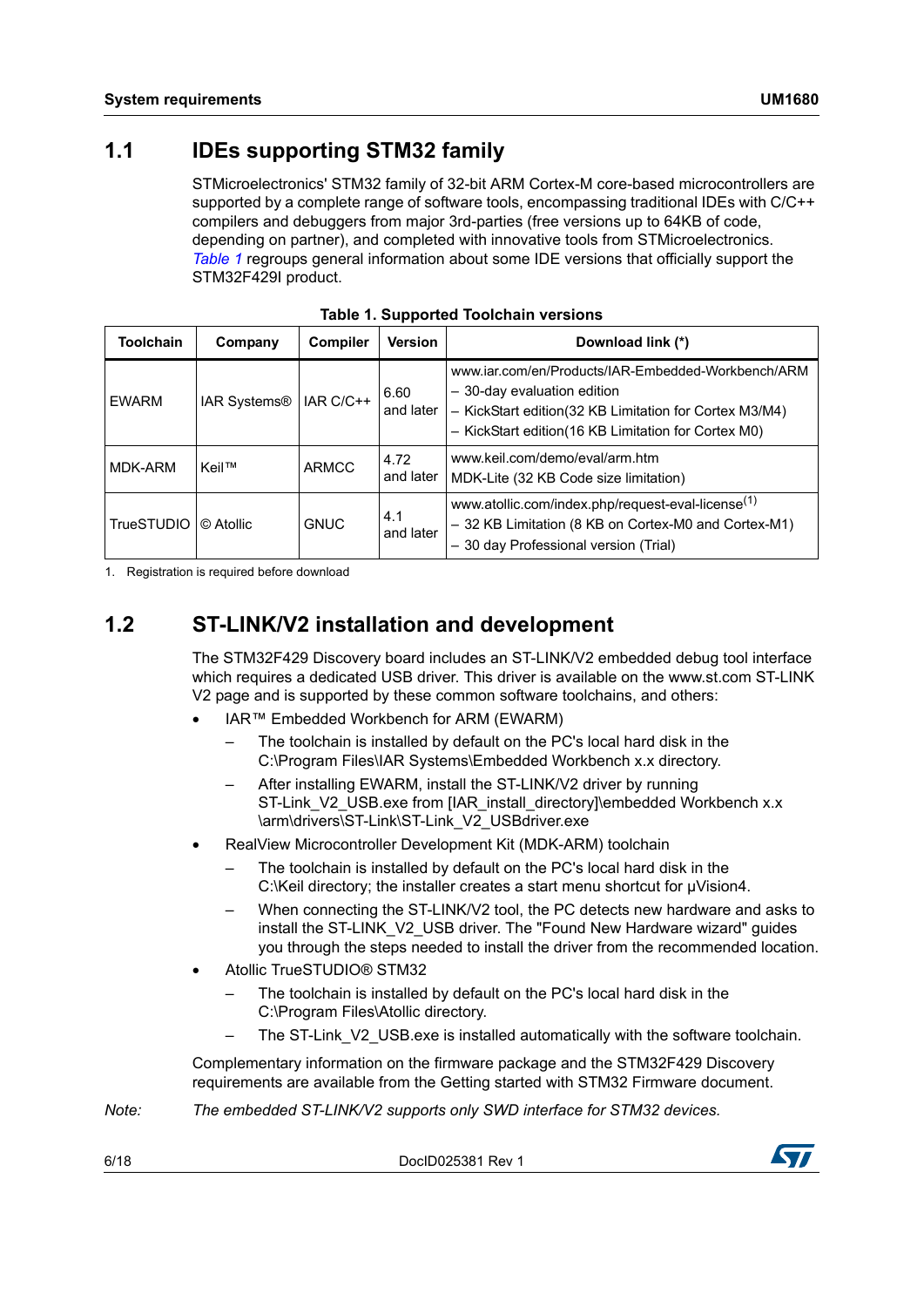### <span id="page-6-0"></span>**1.3 Firmware package**

The STM32F429I-Discovery firmware applications, demonstration and IP examples are provided in one package in one zip file. Extracting the zip file generates one folder, STM32F429I-Discovery\_FW\_VX.Y.Z, which contains the following subfolders:

<span id="page-6-1"></span>

**Template project**: Pre-configured project with empty main function to be customized by you. This is helpful to start creating your own application based on the peripherals drivers.

**Master workspace**: Assembly of all projects available within this firmware package.

**Peripheral examples**: Set of examples for each peripheral ready to be run.

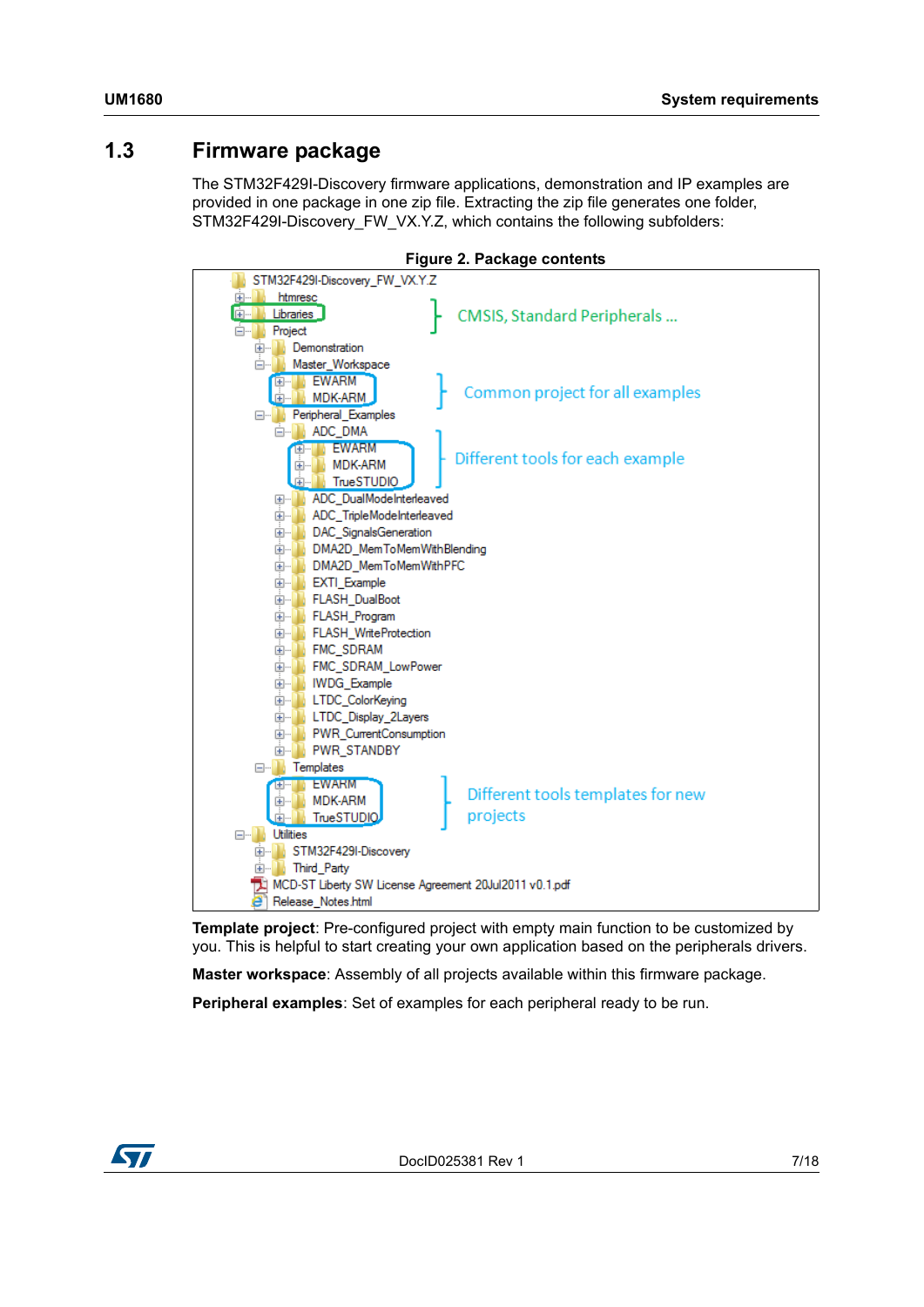### <span id="page-7-1"></span><span id="page-7-0"></span>**2 Executing / debugging firmware using software toolchains**

### <span id="page-7-2"></span>**2.1 EWARM toolchain**

The following procedure compiles, links and executes an existing EWARM project. The steps below can be applied to an existing example, demonstration or template project for STM32F429I-Discovery\_FW\_VX.Y.Z firmware available at www.st.com.

1. Read the firmware readme.txt file which contains the firmware description and hardware/software requirements, then start the EWARM toolchain. *[Figure 3](#page-7-3)* shows the basic names of the windows referred to in this document.

<span id="page-7-3"></span>

**Figure 3. IAR Embedded Workbench IDE**

- 2. Select **File** > **Open** > **Workspace**. Browse to select either an example, demonstration or template workspace file and click **Open** to launch it in the Project window.
- 3. Select **Project** > **Rebuild All** to compile your project. If your project is successfully compiled, the following window is displayed.

#### **Figure 4. EWARM project successfully compiled**

<span id="page-7-4"></span>

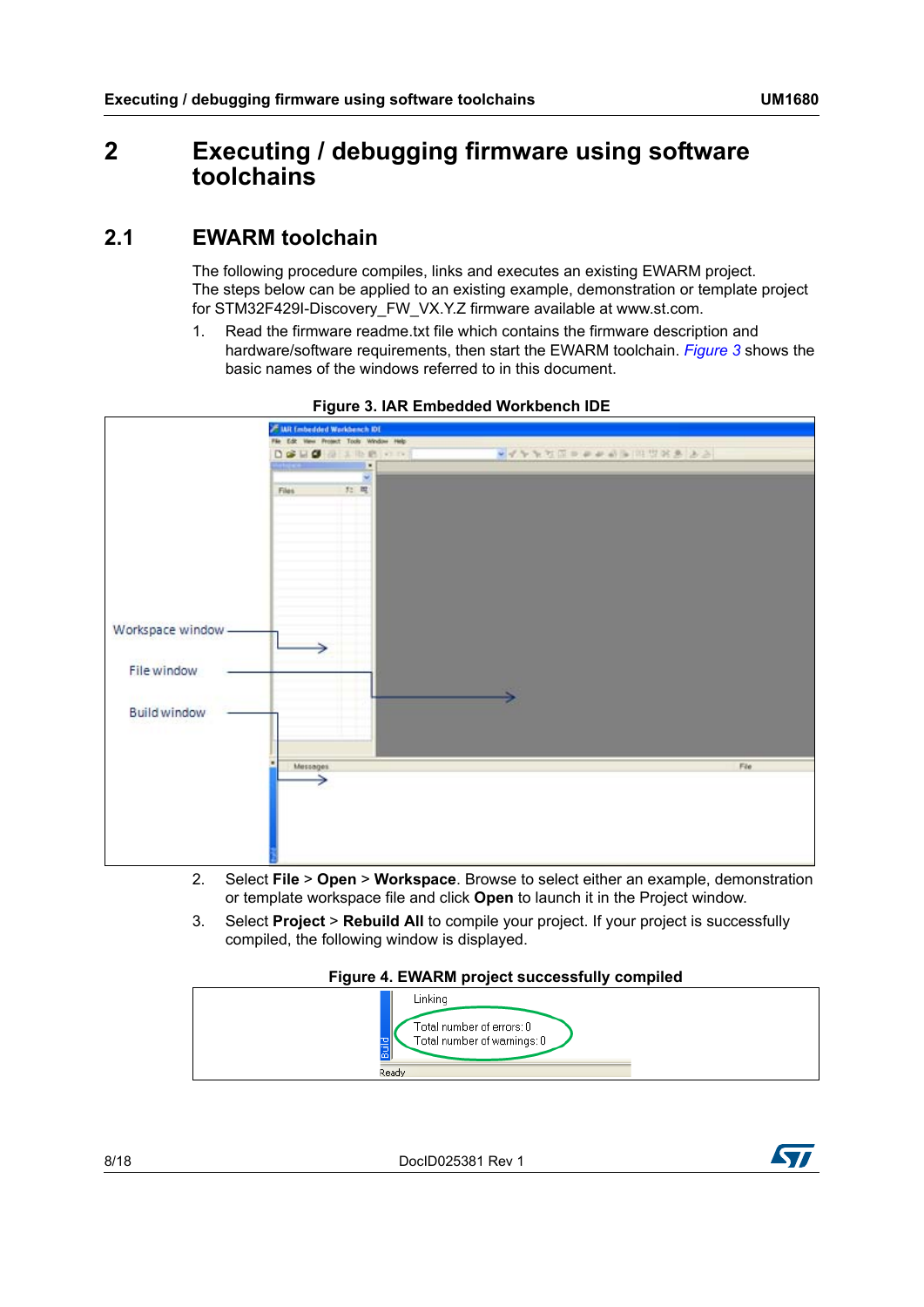If you need to change project settings (Include and preprocessor defines), just go through project options:

- For Include directories: **Project>Options…>C/C++ compiler>**
- For pre-processor defines: **Project>Options…C/C++ compiler>pre-processor>**
- 4. Select **Project** > **Download and Debug** or, alternatively, click the **Download and Debug** button the in toolbar, to program the Flash memory and begin debugging.

#### **Figure 5. Download and Debug button**

<span id="page-8-0"></span>

| File Edit View Project Tools Window Help                                                              |                         |  |
|-------------------------------------------------------------------------------------------------------|-------------------------|--|
| $ \mathbf{D}\mathbf{B}\mathbf{B} $ . $ \mathbf{B} \mathbf{B} $ . The set of $ \mathbf{D} \mathbf{C} $ | - マインドエロッキャ 伯郎 はまは メインド |  |
| <b>Workspace</b><br>$\mathbf{r}$                                                                      | Download and Debug      |  |

**Figure 6. IAR Embedded Workbench debugger screen**

5. The debugger in the IAR Embedded Workbench can debug source code at C and assembly levels, set breakpoints, monitor individual variables and watch events during code execution.

<span id="page-8-1"></span>

| D <del>BBB</del> Shako                                    |                           | - マイトを江西のやや日本 国盟区 タイト                                                          |                                         |                         |                             |
|-----------------------------------------------------------|---------------------------|--------------------------------------------------------------------------------|-----------------------------------------|-------------------------|-----------------------------|
| 502222                                                    |                           |                                                                                |                                         |                         |                             |
| ETM SWO                                                   |                           |                                                                                |                                         |                         |                             |
| Workspace                                                 | $\vert x \vert$<br>main.c |                                                                                | $main() \rightarrow \times$ Disassembly |                         | $\mathbf{x}$                |
| SysTick Example                                           | $\ddotmark$<br>38         |                                                                                | Ξ                                       | Goto                    | $\vee$ Memory               |
| 知 略<br>Files                                              | 39                        |                                                                                | $\hat{\phantom{a}}$                     | Disassembly             | $\boldsymbol{\wedge}$       |
| □ SysTick_Example - SysTic v                              | 40                        |                                                                                |                                         | ??DataTable1:           |                             |
| <b>HE TEWARM</b>                                          | 41                        |                                                                                |                                         |                         | 0x800027c: 0xe000ed88       |
| -EI STM32F429l-Discovery                                  | 42                        | /* Private variables -----------------------------------                       |                                         | ??DataTable1 1:         |                             |
| - STM32F4xx_StdPeriph_Driver                              | 43                        | GPIO InitTypeDef GPIO InitStructure;                                           |                                         |                         | 0x8000280: 0xfef6ffff       |
| ⊢⊞ <mark>∩</mark> User                                    | 44                        | static IO uint32 t TimingDelay;                                                |                                         | ??DataTable1 2:         |                             |
| La noutout                                                | 45                        |                                                                                |                                         |                         | 0x8000284: 0x40023800       |
|                                                           | 46                        | /* Private function prototypes --                                              |                                         | ??DataTable1 3:         |                             |
|                                                           | 47                        | static void Delay ( IO uint32 t nTime);                                        |                                         |                         | 0x8000288: 0x24003010       |
|                                                           | 48                        |                                                                                |                                         | ??DataTable1 4:         |                             |
|                                                           | 49<br>50                  | /* Private functions --                                                        |                                         |                         | 0x800028c: 0x07405a08       |
|                                                           | $51 \Box /$               |                                                                                |                                         | ??DataTable1_5:         |                             |
|                                                           | 52                        | * @brief Main program                                                          |                                         |                         | 0x8000290: 0x40007000       |
|                                                           | 53                        | * @param None                                                                  |                                         | ??DataTable1 6:         |                             |
|                                                           | 54                        | * @retval None                                                                 |                                         |                         |                             |
|                                                           | 55<br>$\star$             |                                                                                |                                         |                         | 0x8000294: 0x40023c00       |
|                                                           | 56                        | int main(void)                                                                 |                                         | ??DataTable1 7:         |                             |
|                                                           | 57日{                      |                                                                                |                                         |                         | 0x8000298: 0xe000ed08       |
|                                                           | 58日                       | $/$ */< At this stage the microcontroller clock setting is already configured, |                                         | int main(void)          |                             |
|                                                           | 59                        | this is done through SystemInit() function which is called from startup        |                                         | €                       |                             |
|                                                           | 60                        | files (startup stm32f42 43xxx.s) before to branch to application main.         |                                         | main:                   |                             |
|                                                           | 61                        | To reconfigure the default setting of SystemInit() function, refer to          |                                         | 0x800029c: 0xb580       |                             |
|                                                           | 62                        | system stm32f4xx.c file                                                        |                                         | STM_EVAL_LEDInit(LED3); |                             |
|                                                           | 63                        | $\star$                                                                        |                                         | 0x800029e: 0x2000       |                             |
|                                                           | 64                        |                                                                                |                                         |                         | 0x80002a0: 0xf000 0xf840    |
|                                                           | 65                        | /* Initialize LEDs available on STM32F429I-DISCO */                            |                                         | STM_EVAL_LEDInit(LED4); |                             |
|                                                           | 66                        | STM EVAL LEDInit(LED3);                                                        |                                         | 0x80002a4:0x2001        |                             |
|                                                           | 67                        | STM EVAL LEDInit(LED4);                                                        |                                         |                         | 0x80002a6: 0xf000 0xf83d    |
|                                                           | 68                        |                                                                                |                                         | STM_EVAL_LEDOn(LED3);   |                             |
|                                                           | 69                        | $/$ * Turn on LED3 */                                                          |                                         | 0x80002aa: 0x2000       |                             |
|                                                           | 70<br>71                  | STM_EVAL_LEDOn(LED3);                                                          |                                         |                         | 0x80002ac: 0xf000 0xf858    |
|                                                           | 72 白                      | /* Setup SysTick Timer for 1 msec interrupts.                                  |                                         |                         | if (SysTick_Config(SystemCo |
|                                                           | 73                        |                                                                                |                                         | 0x80002b0: 0x4818       |                             |
|                                                           | 74                        | 1. The SysTick Config() function is a CMSIS function which configure:          |                                         | 0x80002b2: 0x6800       |                             |
|                                                           | 75                        | - The SysTick Reload register with value passed as function parameter.         |                                         |                         | 0x80002b4: 0xf44f 0x717a    |
| SysTick Example                                           | Ł                         |                                                                                | $>$ $\vee$ $\leq$                       |                         | Negnonchg - nefhan nefnet   |
|                                                           |                           |                                                                                |                                         |                         |                             |
| Messages                                                  |                           |                                                                                | File                                    |                         | Line                        |
| Building configuration: SysTick_Example - SysTick_Example |                           |                                                                                |                                         |                         |                             |
| Updating build tree                                       |                           |                                                                                |                                         |                         |                             |
|                                                           |                           |                                                                                |                                         |                         |                             |
| Configuration is up-to-date.                              |                           |                                                                                |                                         |                         |                             |
|                                                           |                           |                                                                                |                                         |                         |                             |

6. Select **Debug** > **Go** to run your application, or click the **Go** button in the toolbar.

<span id="page-8-2"></span>

| Figure 7. Go button |                                                                                                                                                                                                                                                                                                                                                                                                                                 |     |  |  |
|---------------------|---------------------------------------------------------------------------------------------------------------------------------------------------------------------------------------------------------------------------------------------------------------------------------------------------------------------------------------------------------------------------------------------------------------------------------|-----|--|--|
|                     | <b>i</b> is SysTick - IAR Embedded Workbench IDE                                                                                                                                                                                                                                                                                                                                                                                |     |  |  |
|                     | File Edit View Project Debug Disassembly ST-                                                                                                                                                                                                                                                                                                                                                                                    |     |  |  |
|                     | $\left  \begin{array}{c} \textbf{D} \ \textbf{B} \ \textbf{B} \ \textbf{B} \ \textbf{B} \ \textbf{B} \ \textbf{A} \ \textbf{B} \ \textbf{C} \ \textbf{A} \ \textbf{C} \ \textbf{A} \ \textbf{C} \ \textbf{A} \ \textbf{C} \ \textbf{A} \ \textbf{C} \ \textbf{A} \ \textbf{C} \ \textbf{A} \ \textbf{C} \ \textbf{A} \ \textbf{C} \ \textbf{A} \ \textbf{C} \ \textbf{A} \ \textbf{C} \ \textbf{A} \ \textbf{C} \ \textbf{A} \$ |     |  |  |
|                     | $\boxed{\mathbf{E}}\mathbf{1} \mathbf{E} \mathbf{E} \mathbf{E} \mathbf{E} \mathbf{E} \mathbf{E} \mathbf{E} \mathbf{E} \mathbf{E} \mathbf{X}$                                                                                                                                                                                                                                                                                    |     |  |  |
|                     | ETM SWO                                                                                                                                                                                                                                                                                                                                                                                                                         | lGo |  |  |
|                     | Workspace                                                                                                                                                                                                                                                                                                                                                                                                                       |     |  |  |



DocID025381 Rev 1 9/18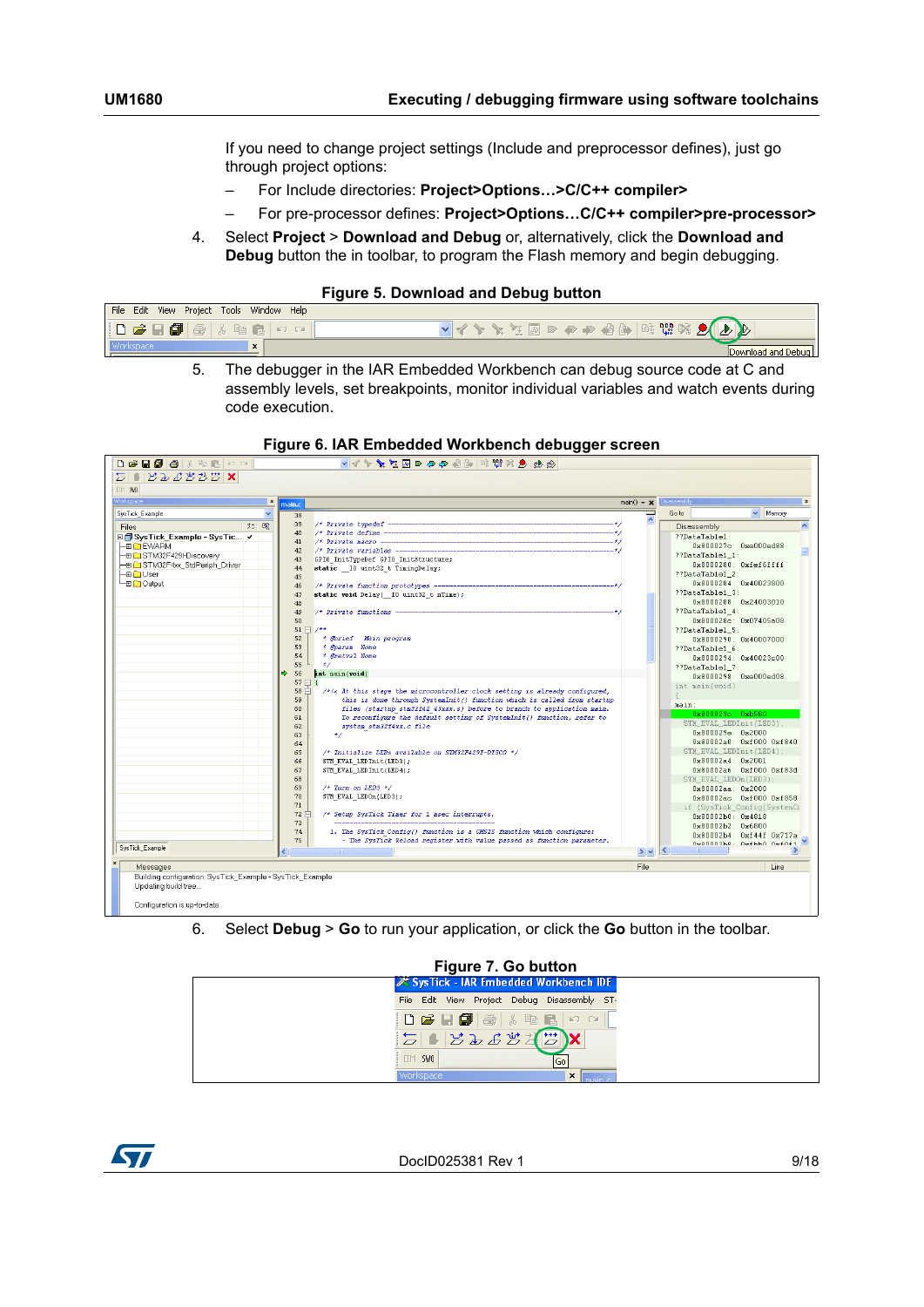### <span id="page-9-0"></span>**2.2 MDK-ARM toolchain**

The following procedure compiles, links and executes an existing MDK-ARM project. The steps below can be applied to an existing example, demonstration or template project for STM32F429I-Discovery\_FW\_VX.Y.Z firmware available at www.st.com.

1. Open Keil MDK-ARM Microcontroller Kit. *[Figure 8](#page-9-1)* shows the basic names of the "Keil uVision4"windows referred to in this document.

<span id="page-9-1"></span>

|                            | <b>Ed uVision4</b>                                                    |       |
|----------------------------|-----------------------------------------------------------------------|-------|
|                            |                                                                       |       |
|                            | File Edit View Project Flash Debug Peripherals Tools SVCS Window Help |       |
|                            |                                                                       |       |
|                            | <b>DECANT</b><br>「おお手                                                 |       |
|                            | 中国<br>Project.                                                        |       |
|                            |                                                                       |       |
|                            |                                                                       |       |
|                            |                                                                       |       |
|                            |                                                                       |       |
| Workspace window           |                                                                       |       |
|                            |                                                                       |       |
|                            |                                                                       |       |
| File window<br>nnnnnnnnnn  |                                                                       |       |
|                            |                                                                       |       |
|                            |                                                                       |       |
| <b>Build Output window</b> |                                                                       |       |
|                            |                                                                       |       |
|                            |                                                                       |       |
|                            | <b>Build Output</b>                                                   | $+53$ |
|                            |                                                                       |       |
|                            | ↘                                                                     |       |
|                            |                                                                       |       |
|                            |                                                                       |       |
|                            |                                                                       |       |

#### **Figure 8. uVision4 IDE**

- 2. Select **Project** > **Open Project... Browse** to select either an example, demonstration or template project file and click **Open** to launch it in the Project window.
- 3. Select **Project** > **Rebuild All target files** to compile your project. If your project is successfully compiled, the following window is displayed.

#### **Figure 9. MDK-ARM project successfully compiled**

<span id="page-9-2"></span>

You can change your project settings (Include and preprocessor defines), through the project options:

- For Include directories: **Project>Options for Target > C/C++ > Include Paths**
- For pre-processor defines: **Project>Options for Target > C/C++ > Preprocessor symbols > Define**
- 4. Select **Debug** > **Start/Stop Debug Session** or, click the **Start/Stop Debug Session** button in the toolbar, to program the Flash memory and begin debugging.

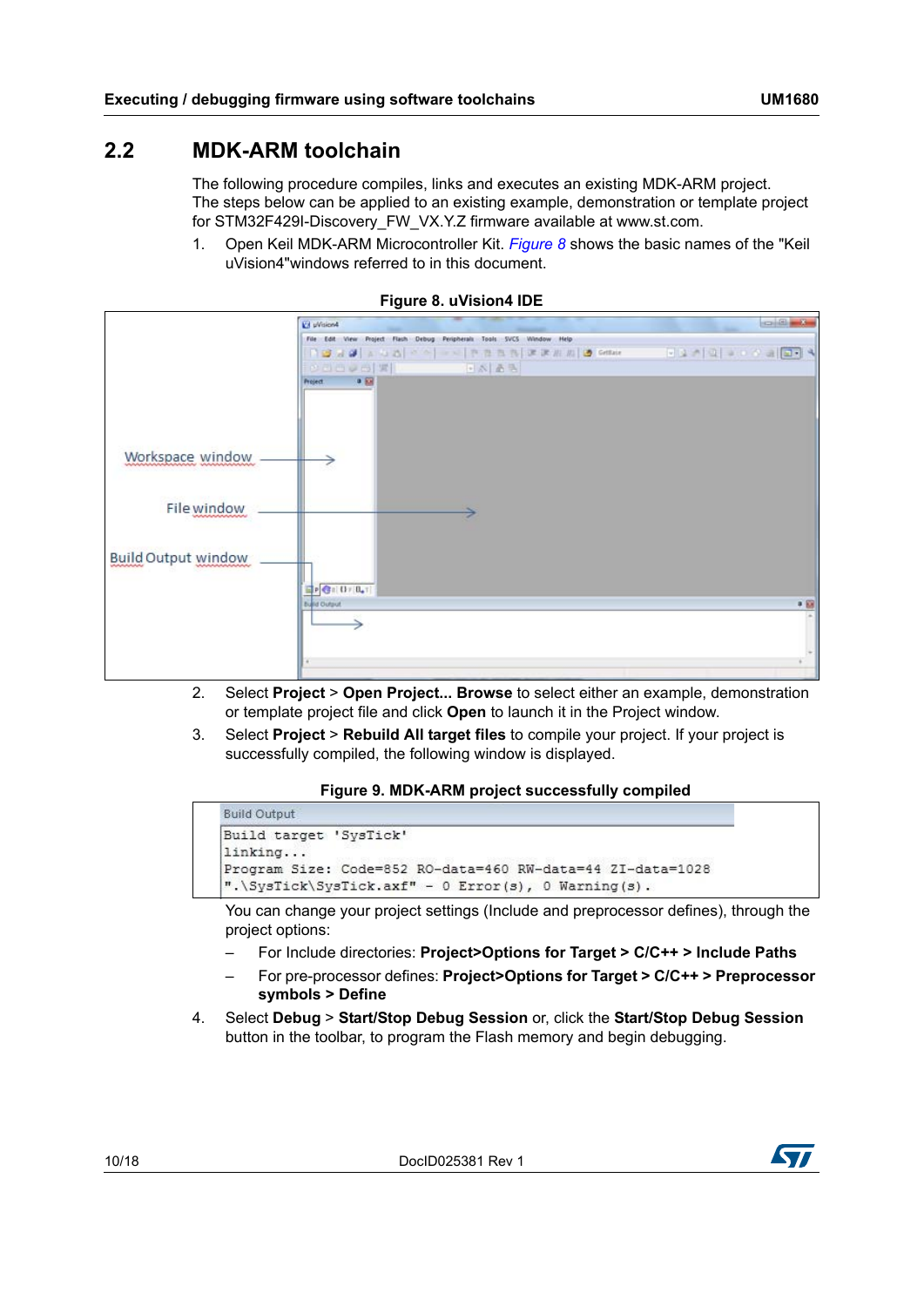#### **Figure 10. Start/Stop Debug Session button**

<span id="page-10-0"></span>

| <b>BRB</b>                         | <b>COL</b> | $\mathbf{Q}$<br>$\alpha$                           |
|------------------------------------|------------|----------------------------------------------------|
| 国圈<br>$\frac{1000}{32}$<br>Systick | $-20$      | <b>Calcular Start/Stop Debug Session (Ctrl+F5)</b> |
| $n \cdot  m $                      |            | Enter or leave a debug session                     |

5. The MDK-ARM debugger can debug source code at C and assembly levels, set breakpoints, monitor individual variables and watch events during code execution.

<span id="page-10-1"></span>

| <b>I Iyule TI. MIDR-ARM Gebuyyei Scieen</b>                                                                                                                                                                                                                                                                                                                                                                                                                                                                                                                                                                                                                       |
|-------------------------------------------------------------------------------------------------------------------------------------------------------------------------------------------------------------------------------------------------------------------------------------------------------------------------------------------------------------------------------------------------------------------------------------------------------------------------------------------------------------------------------------------------------------------------------------------------------------------------------------------------------------------|
| Ж<br>$\Box$<br>$\Box$<br>C:\STM32F429I-Discovery_FW\Projects\Peripheral_Examples\SysTick_Example\MDK-ARM\Project.uvproj - µVision4                                                                                                                                                                                                                                                                                                                                                                                                                                                                                                                                |
| File Edit View Project Flash Debug Peripherals Tools SVCS Window Help                                                                                                                                                                                                                                                                                                                                                                                                                                                                                                                                                                                             |
| <sup>整 熟 熟 律 菲 准 版   29 erase</sup><br>$-3.4$ $0$<br>$3 - 12$<br><b>BH 91</b><br>$\begin{array}{ccccc}\n\mathbf{1} & \mathbf{1} & \mathbf{1} & \mathbf{1} & \mathbf{1} & \mathbf{1} & \mathbf{1} & \mathbf{1} & \mathbf{1} & \mathbf{1} & \mathbf{1} & \mathbf{1} & \mathbf{1} & \mathbf{1} & \mathbf{1} & \mathbf{1} & \mathbf{1} & \mathbf{1} & \mathbf{1} & \mathbf{1} & \mathbf{1} & \mathbf{1} & \mathbf{1} & \mathbf{1} & \mathbf{1} & \mathbf{1} & \mathbf{1} & \mathbf{1} & \mathbf{1} & \mathbf{1} & \$<br>$\leftarrow$ $\rightarrow$ $\mid$ $\mu$                                                                                                       |
| $\mathbb{R}$ $\mathbb{R}$ $\mathbb{R}$ $\mathbb{R}$ $\mathbb{R}$<br>$\boxed{\textcolor{blue}{\textbf{1}} \textcolor{blue}{\textbf{1}} \textcolor{blue}{\textbf{1}} \textcolor{blue}{\textbf{1}} \textcolor{blue}{\textbf{1}} \textcolor{blue}{\textbf{1}} \textcolor{blue}{\textbf{2}} \textcolor{blue}{\textbf{1}} \textcolor{blue}{\textbf{2}} \textcolor{blue}{\textbf{1}} \textcolor{blue}{\textbf{2}} \textcolor{blue}{\textbf{1}} \textcolor{blue}{\textbf{2}} \textcolor{blue}{\textbf{1}} \textcolor{blue}{\textbf{2}} \textcolor{blue}{\textbf{1}} \textcolor{blue}{\textbf{2}} \textcolor{blue}{\textbf{1}} \text$<br>綜<br>$H \odot$<br>$\Rightarrow$ 1 |
| $\mathbf{F}$<br>Disassembly<br>□ 图<br>Project                                                                                                                                                                                                                                                                                                                                                                                                                                                                                                                                                                                                                     |
| 日· SysTick_Example<br>startup_stm32f42_43xxx.s<br>$\star$ $\times$<br>$\mathbb{E}$ main.c<br><b>EDITOR MDK-ARM</b>                                                                                                                                                                                                                                                                                                                                                                                                                                                                                                                                                |
| To reconfigure the default setting of SystemInit() functi .<br>61<br>Find STM32F429I-Discovery<br>62<br>system stm32f4xx.c file<br>STM32F4xx_StdPeriph_Driver<br>$*1$<br>63<br><b>E</b> User<br>64                                                                                                                                                                                                                                                                                                                                                                                                                                                                |
| 由 R main.c<br>65<br>/* Initialize LEDs available on STM32F429I-DISCO */                                                                                                                                                                                                                                                                                                                                                                                                                                                                                                                                                                                           |
| DD.<br>$\frac{1}{2}$ stm32f4xx_it.c<br>66<br>STM EVAL LEDInit (LED3) ;                                                                                                                                                                                                                                                                                                                                                                                                                                                                                                                                                                                            |
| 67<br>STM EVAL LEDInit (LED4) ;<br>由 【 system_stm32f4xx.c<br>팈<br>68                                                                                                                                                                                                                                                                                                                                                                                                                                                                                                                                                                                              |
| 69<br>$/*$ Turn on LED3 */                                                                                                                                                                                                                                                                                                                                                                                                                                                                                                                                                                                                                                        |
| 70<br>STM EVAL LEDOn(LED3);                                                                                                                                                                                                                                                                                                                                                                                                                                                                                                                                                                                                                                       |
| 71                                                                                                                                                                                                                                                                                                                                                                                                                                                                                                                                                                                                                                                                |
| /* Setup SysTick Timer for 1 msec interrupts.<br>$72 \square$                                                                                                                                                                                                                                                                                                                                                                                                                                                                                                                                                                                                     |
| 73<br>74<br>1. The SysTick Config() function is a CMSIS function which c                                                                                                                                                                                                                                                                                                                                                                                                                                                                                                                                                                                          |
| - The SysTick Reload register with value passed as functi<br>75                                                                                                                                                                                                                                                                                                                                                                                                                                                                                                                                                                                                   |
| - Configure the SysTick IRQ priority to the lowest value<br>76                                                                                                                                                                                                                                                                                                                                                                                                                                                                                                                                                                                                    |
| - Reset the SysTick Counter register.<br>77                                                                                                                                                                                                                                                                                                                                                                                                                                                                                                                                                                                                                       |
| E Project   _ Registers<br>m.<br>∢                                                                                                                                                                                                                                                                                                                                                                                                                                                                                                                                                                                                                                |
| □ 图<br>□ □<br>Call Stack + Locals<br>Command                                                                                                                                                                                                                                                                                                                                                                                                                                                                                                                                                                                                                      |
| Load "C:\\STM32F429I-Discovery FW\\Projects\\Perij ^<br>Location/Value<br>Name<br>Type                                                                                                                                                                                                                                                                                                                                                                                                                                                                                                                                                                            |
| $\bullet$ main<br>0x08000488<br>int f()                                                                                                                                                                                                                                                                                                                                                                                                                                                                                                                                                                                                                           |
| m.<br>$\left($<br>Þ.                                                                                                                                                                                                                                                                                                                                                                                                                                                                                                                                                                                                                                              |
| У                                                                                                                                                                                                                                                                                                                                                                                                                                                                                                                                                                                                                                                                 |
| ASSIGN BreakDisable BreakEnable BreakKill BreakList   Coll Stack + Locals   Memory 1                                                                                                                                                                                                                                                                                                                                                                                                                                                                                                                                                                              |
| ST-Link Debugger<br>t1: 0.000710:                                                                                                                                                                                                                                                                                                                                                                                                                                                                                                                                                                                                                                 |
| the estimate the second leader in the contract the contract of the second contract the second contract of the s                                                                                                                                                                                                                                                                                                                                                                                                                                                                                                                                                   |

### **Figure 11. MDK-ARM debugger screen**

6. Select **Debug** > **Run** to run your application, or click the **Run** button in the toolbar.

#### **Figure 12. Run button**

<span id="page-10-2"></span>

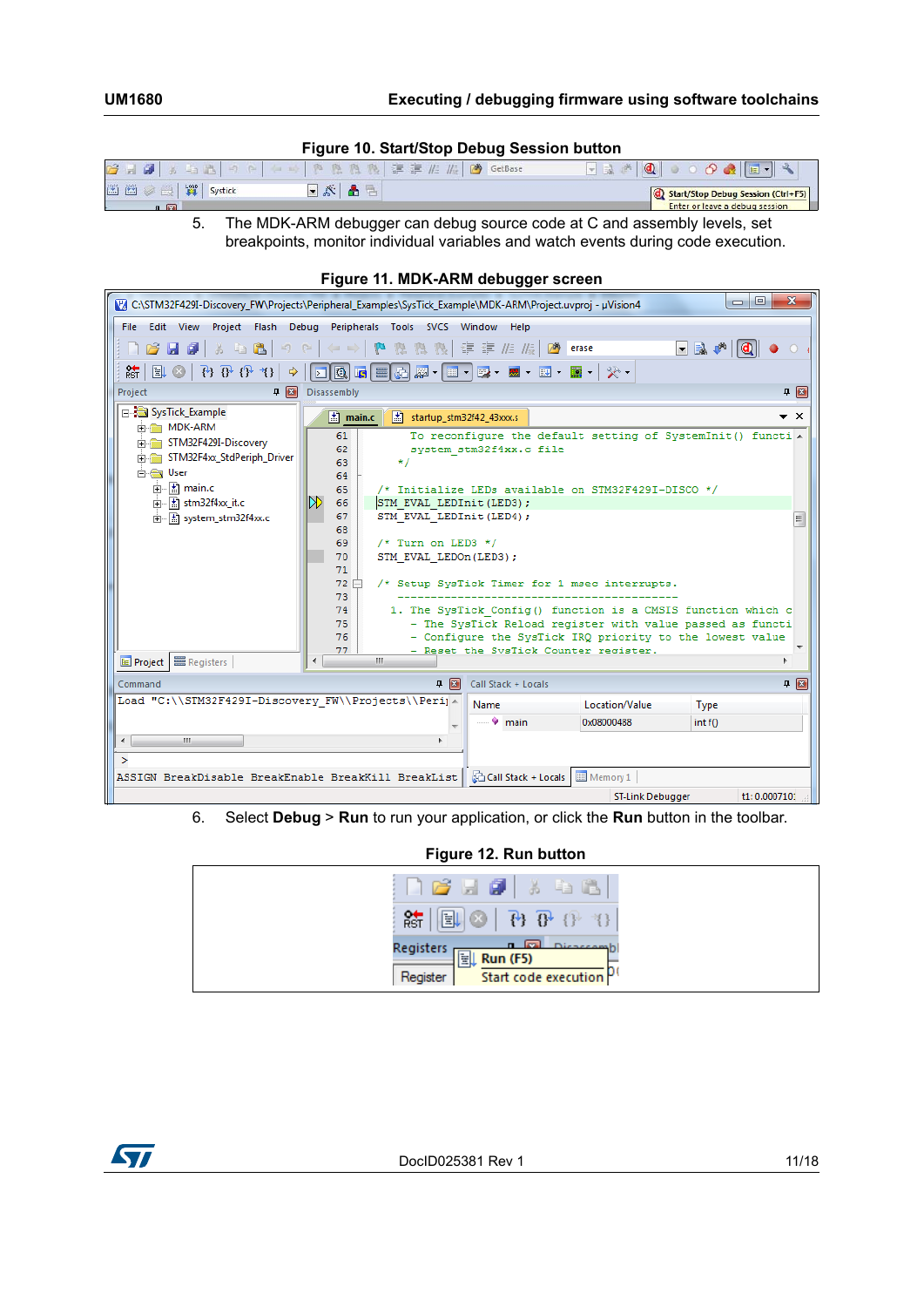### <span id="page-11-0"></span>**2.3 TrueSTUDIO toolchain**

The following procedure compiles, links and executes an existing TrueSTUDIO project. The steps below can be applied to an existing example, demonstration or template project for STM32F429I-Discovery\_FW\_VX.Y.Z firmware available at www.st.com.

1. Open Atollic TrueSTUDIO for ARM. The program launches and asks for a **Workspace** location.



<span id="page-11-1"></span>

| Select a workspace |                                                                                                                                             |
|--------------------|---------------------------------------------------------------------------------------------------------------------------------------------|
|                    | Atollic TrueSTUDIO® for ARM® Pro stores your projects in a folder called a workspace.<br>Choose a workspace folder to use for this session. |
| Workspace:         | -Discovery_FW\Projects\Peripheral_Examples\SysTick_Example\TrueSTUDIO -<br>Browse                                                           |
| ▶ Copy Settings    |                                                                                                                                             |
|                    |                                                                                                                                             |
|                    |                                                                                                                                             |

- 2. Browse to select a TrueSTUDIO workspace of either an example, demonstration or template workspace file and click **OK** to load it.
- 3. To load an existing project in the selected workspace, select **File > Import**, then **General** > **Existing Projects into Workspace** and click **Next**.

<span id="page-11-2"></span>

| $\Box$ Import |                                                                                                                                                                                                                                               | $\Box$<br>$\mathbf{x}$<br>$\Box$ |
|---------------|-----------------------------------------------------------------------------------------------------------------------------------------------------------------------------------------------------------------------------------------------|----------------------------------|
| <b>Select</b> | Create new projects from an archive file or directory.                                                                                                                                                                                        |                                  |
|               | Select an import source:                                                                                                                                                                                                                      |                                  |
|               | type filter text                                                                                                                                                                                                                              |                                  |
|               | ⊿ → General<br>Archive File<br>Existing Projects into Workspace<br>File System<br>Preferences<br>D C/C++<br>▷ → CVS<br>Example projects<br>▷ <i>←</i> Git<br>D → Install<br>▷ <mark>②</mark> Run/Debug<br>$\triangleright \triangleright$ SVN | Ξ<br>▼                           |
| ဂ             | $Next$ ><br>< Back<br>Finish                                                                                                                                                                                                                  | Cancel                           |

**Figure 14. Atollic TrueSTUDIO® import source select dialog box**

12/18 DocID025381 Rev 1

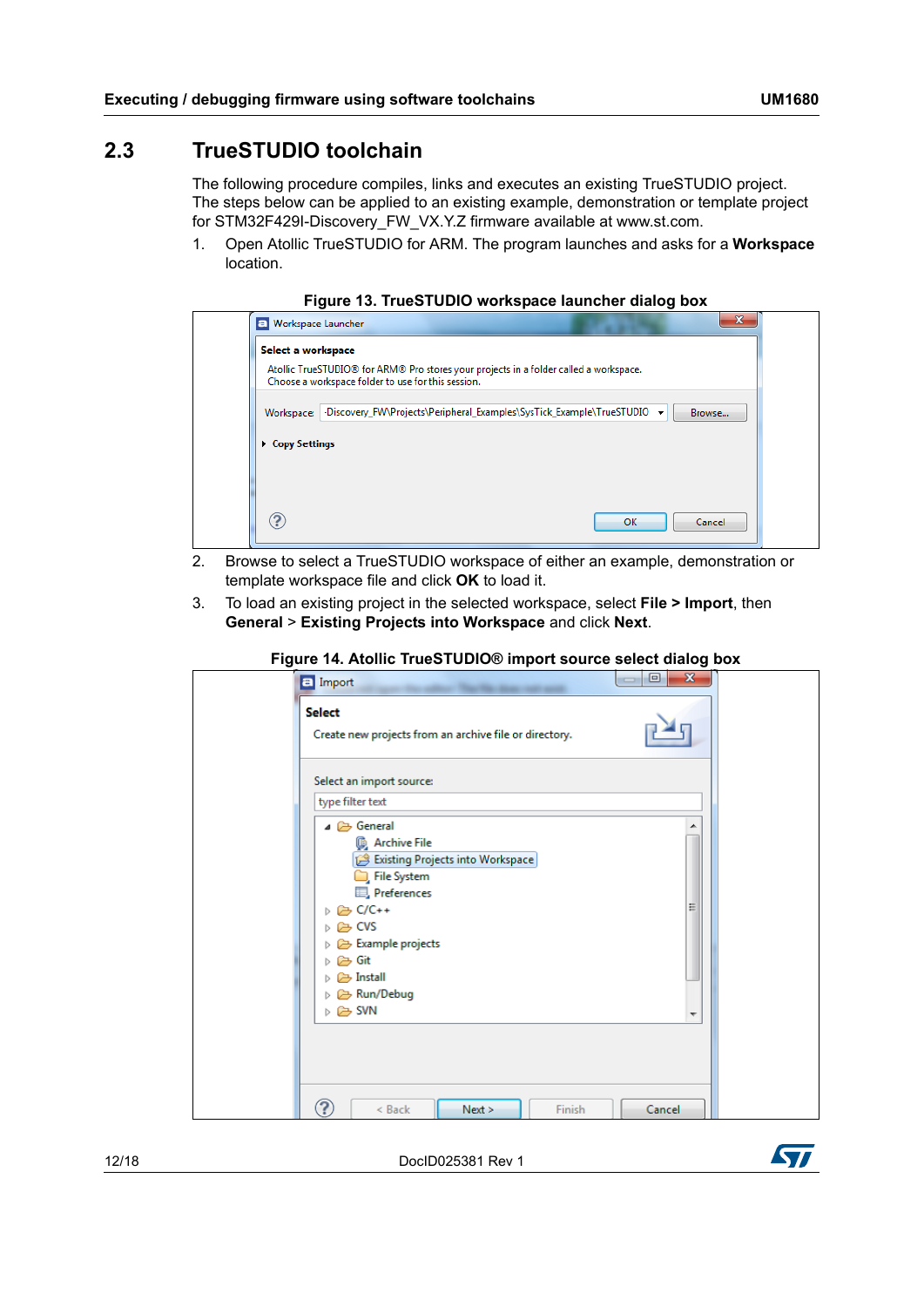4. Click **Select root directory** and browse to **TrueSTUDIO workspace folder**.

<span id="page-12-0"></span>

|                              | Select a directory to search for existing Eclipse projects.   |              |
|------------------------------|---------------------------------------------------------------|--------------|
|                              |                                                               |              |
| Select root directory:       | sTick_Example\TrueSTUDIO\SysTick_Example                      | Browse       |
| Select archive file:         |                                                               | Browse       |
| Projects:                    |                                                               |              |
|                              | V SysTick_Example (C:\STM32F429I-Discovery_FW\Projects\Periph | Select All   |
|                              |                                                               | Deselect All |
| m.<br>$\overline{a}$         |                                                               | Refresh      |
| Copy projects into workspace |                                                               |              |
| <b>Working sets</b>          |                                                               |              |
| Add project to working sets  |                                                               |              |
| Working sets:                | $\overline{\mathcal{M}}$                                      | Select       |
|                              |                                                               |              |
|                              |                                                               |              |

**Figure 15. Atollic TrueSTUDIO® import projects dialog box**

- 5. In the **Projects** panel, select the project and click **Finish**.
- 6. In the **Project Explorer**, select the project, open **Project** menu, and click **Build Project**.
- 7. If your project is successfully compiled, the following messages will be displayed on the Console window.

<span id="page-12-1"></span>**Figure 16. TrueSTUDIO® project successfully compiled**



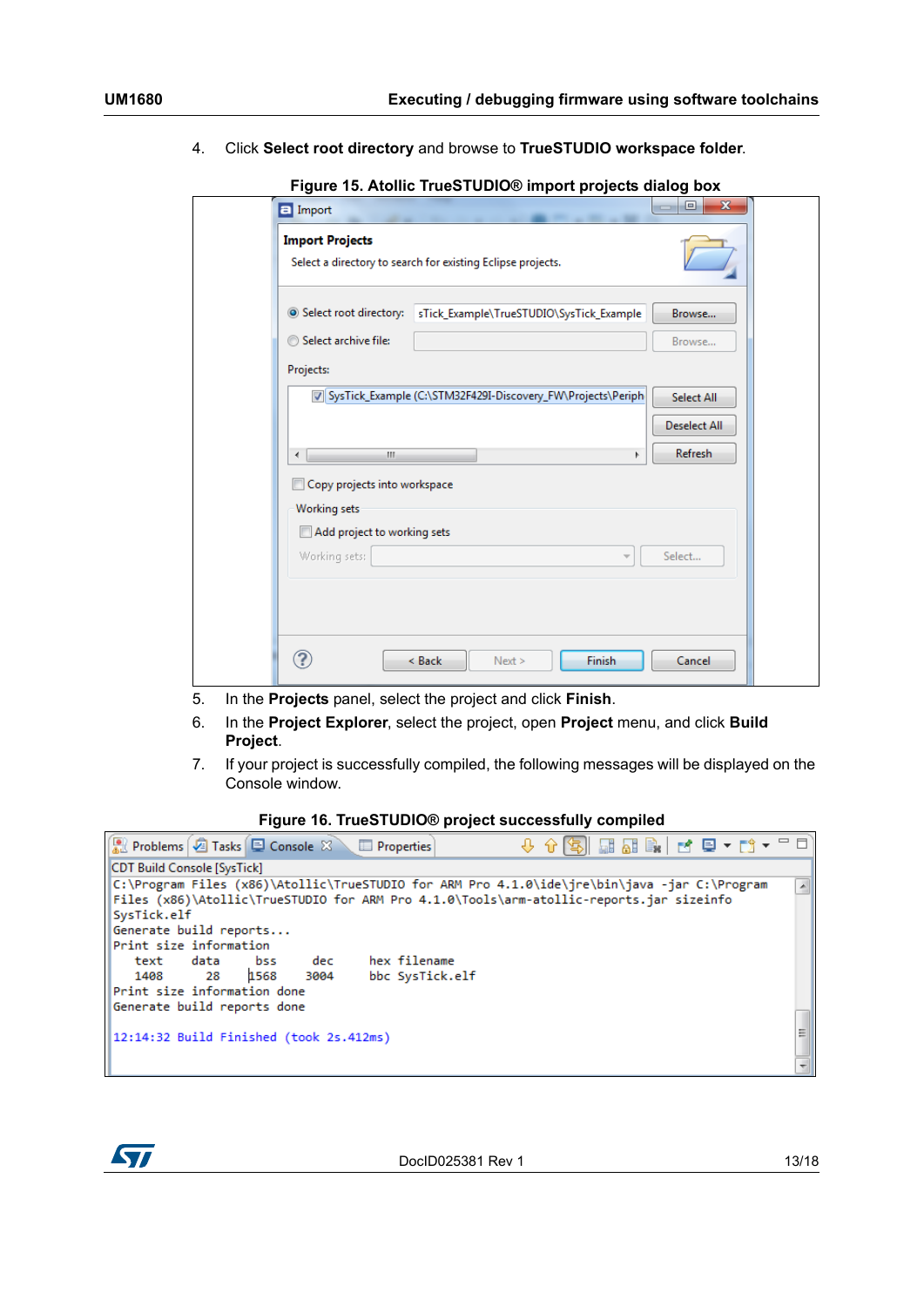To change the project settings (Include directories and preprocessor defines), just go through **Project**>**Properties**, select **C/C++ Build>Settings** from the left panel:

- For Include directories: **C Compiler>Directories>Include path**
- For pre-processor defines: **C Compiler>Symbols> Defined symbols**
- 8. To debug and run the application, select the project in the **Project Explorer** and press **F11** to start a debug session (see *[Figure 17](#page-13-0)*).

<span id="page-13-0"></span>

| $\Box$ e<br>$\mathbf{x}$<br><b>E</b> Debug - SysTick_Example/User/main.c - Atollic TrueSTUDIO® for ARM® Pro                                                                                                                                                                                                                                                                                                                                                                                                                                                                                                                                                                      |                                                                                                                                                                                                                                                                          |  |  |  |
|----------------------------------------------------------------------------------------------------------------------------------------------------------------------------------------------------------------------------------------------------------------------------------------------------------------------------------------------------------------------------------------------------------------------------------------------------------------------------------------------------------------------------------------------------------------------------------------------------------------------------------------------------------------------------------|--------------------------------------------------------------------------------------------------------------------------------------------------------------------------------------------------------------------------------------------------------------------------|--|--|--|
| Edit View Run Window Help<br>File                                                                                                                                                                                                                                                                                                                                                                                                                                                                                                                                                                                                                                                |                                                                                                                                                                                                                                                                          |  |  |  |
| ■△ : 梦 春 : \ : ↓ ▼ → ▼   ● □ ▼ Ⅲ ▼ X B                                                                                                                                                                                                                                                                                                                                                                                                                                                                                                                                                                                                                                           | $>$<br>目参 Debug                                                                                                                                                                                                                                                          |  |  |  |
| $\mathbf{i}$ $\rightarrow$ $\alpha$ $\alpha$<br>梦 Debug 23<br>※は心止田■■ 3.3 だ                                                                                                                                                                                                                                                                                                                                                                                                                                                                                                                                                                                                      | □ 日<br>$\equiv$ $S$ $60$ $E$ $23$<br>$\frac{1}{2}$<br>$lim R \geq M$                                                                                                                                                                                                     |  |  |  |
| 4 SysTick_Example.elf                                                                                                                                                                                                                                                                                                                                                                                                                                                                                                                                                                                                                                                            | ■ 기<br>中义强<br>門<br>紘 雄 回                                                                                                                                                                                                                                                 |  |  |  |
| ⊿ nº Thread [1] <main> (Suspended : Step)<br/>Ξ<br/>main() at main.c:70 0x8000336</main>                                                                                                                                                                                                                                                                                                                                                                                                                                                                                                                                                                                         | x <sup>+y</sup> "TimingDelay"                                                                                                                                                                                                                                            |  |  |  |
| $\frac{1}{2}$ gdb                                                                                                                                                                                                                                                                                                                                                                                                                                                                                                                                                                                                                                                                |                                                                                                                                                                                                                                                                          |  |  |  |
| <b>ST-LINK</b>                                                                                                                                                                                                                                                                                                                                                                                                                                                                                                                                                                                                                                                                   |                                                                                                                                                                                                                                                                          |  |  |  |
| $=$ $\Box$<br>$\Omega$ main.c $\boxtimes$<br>S startup_stm32f42_43xxx.s                                                                                                                                                                                                                                                                                                                                                                                                                                                                                                                                                                                                          | 一日<br>RE Outline 23                                                                                                                                                                                                                                                      |  |  |  |
| system stm32f4xx.c file<br>62<br>۸<br>$*$ /<br>63                                                                                                                                                                                                                                                                                                                                                                                                                                                                                                                                                                                                                                | $\mathbf{m}$<br>$\Box$ $\frac{1}{2}$ $\partial \partial \chi^S$ $\circ$                                                                                                                                                                                                  |  |  |  |
| 64<br>/* Initialize LEDs available on STM32F429I-DISCO */<br>65<br>STM EVAL LEDInit(LED3);<br>66<br>67<br>STM EVAL LEDInit(LED4);<br>68<br>$/*$ Turn on LED3 $*/$<br>69<br>STM_EVAL_LEDOn(LED3);<br>70<br>71<br>/* Setup SysTick Timer for 1 msec interrupts.<br>72⊜<br>73<br>m.<br>一日                                                                                                                                                                                                                                                                                                                                                                                           | main.h<br>÷.<br>GPIO_InitStructure: GPIO_InitTypeDef<br>TimingDelay : volatile uint32_t<br>Delay(volatile uint32 t) : void<br>main(void): int<br>Delay(volatile uint32_t) : void<br>TimingDelay_Decrement(void): void<br>assert failed(uint8 t*, uint32 t) : void<br>□ 日 |  |  |  |
| Tasks   Problems   Executables<br>$\Box$ Console $\mathbb{X}$                                                                                                                                                                                                                                                                                                                                                                                                                                                                                                                                                                                                                    | <b>目 Memo</b> 23<br><b>EE SWV</b><br>$\n  \blacksquare swv$                                                                                                                                                                                                              |  |  |  |
| SysTick_Example.elf [Embedded C/C++ Application] gdb<br>$\overline{\phantom{0}}$<br>$\left[\begin{smallmatrix}\mathbb{F} & \mathbb{F} & \mathbb{F} & \mathbb{F} & \mathbb{F} & \mathbb{F} & \mathbb{F} & \mathbb{F} & \mathbb{F} & \mathbb{F} & \mathbb{F} & \mathbb{F} & \mathbb{F} & \mathbb{F} & \mathbb{F} & \mathbb{F} & \mathbb{F} & \mathbb{F} & \mathbb{F} & \mathbb{F} & \mathbb{F} & \mathbb{F} & \mathbb{F} & \mathbb{F} & \mathbb{F} & \mathbb{F} & \mathbb{F} & \mathbb{F} & \mathbb{F} & \mathbb{F} & \mathbb$<br><b>ALL</b><br>■ 凹壁   韓<br>m →<br>パー<br>ГŶ.<br>B<br>$+ 28 %$<br>Temporary breakpoint 1, main () at \\\main.c:57<br>$\overline{\phantom{a}}$<br>57 |                                                                                                                                                                                                                                                                          |  |  |  |
| $\mathbb{D}^*$                                                                                                                                                                                                                                                                                                                                                                                                                                                                                                                                                                                                                                                                   |                                                                                                                                                                                                                                                                          |  |  |  |

#### **Figure 17. TrueSTUDIO debug window**

- 9. The debugger in the Atollic TrueSTUDIO can debug source code at C and assembly levels, set breakpoints, monitor individual variables and watch events during code execution.
- 10. Select **Run** > **Resume** to run your application, or alternatively click the **Resume** button in the toolbar.

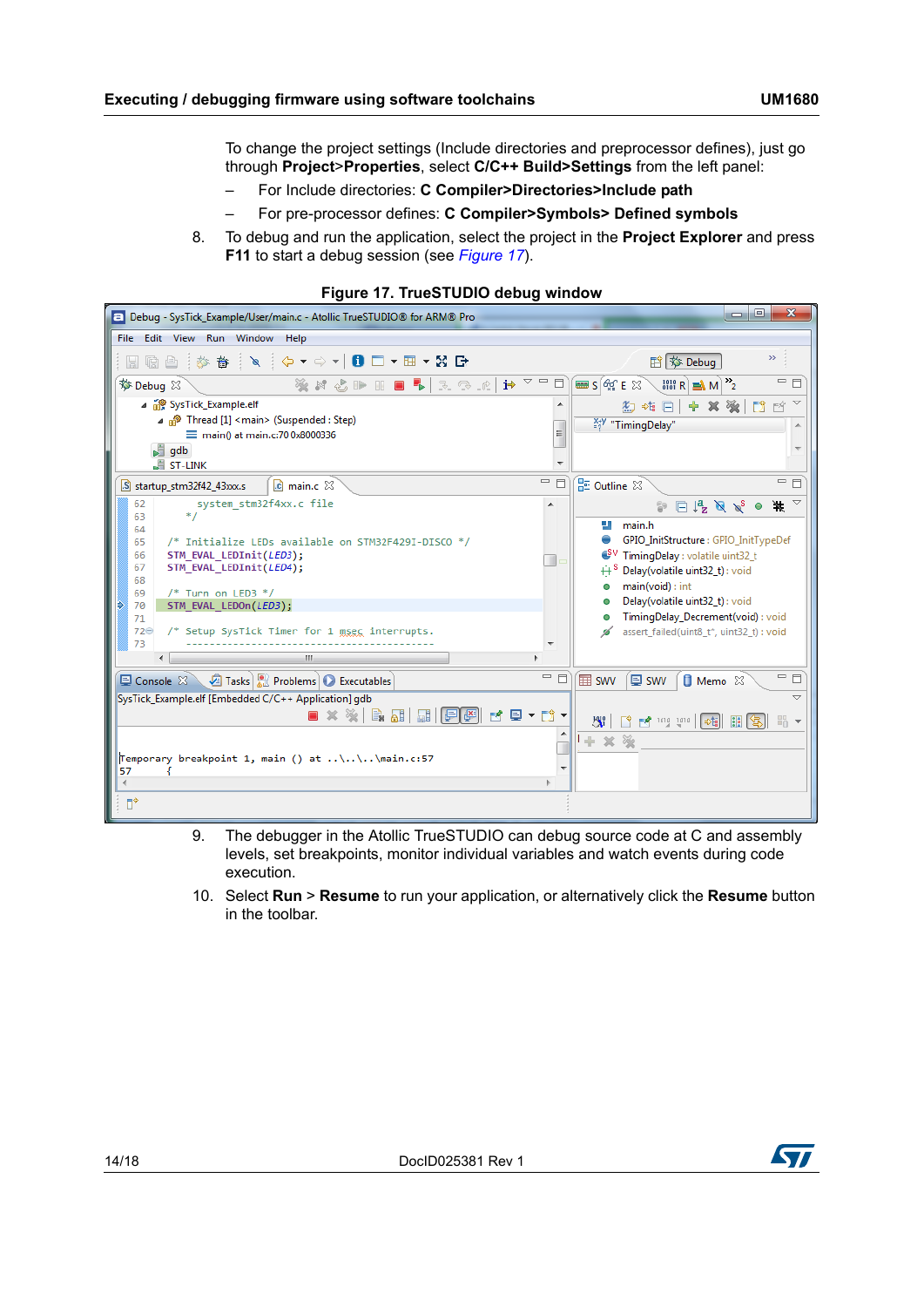### <span id="page-14-1"></span>**3 STM32F429 advanced debugging**

<span id="page-14-0"></span>The STM32 family using the Cortex-M4 processor has many interrupts and it can be difficult to determine when they are being activated and how often.

Serial Wire Viewer (SWV) on the STM32F429 family makes this task easy. In fact, SWV displays PC Samples, Exceptions (including interrupts), data reads and writes, ITM (printf), CPU counters and a timestamp. This information comes from the ARM CoreSight™ debug module integrated into STM32F429 CPU.

SWV does not steal any CPU cycles and is non-intrusive (except for ITM Debug printf Viewer).

You have already configured Serial Wire Viewer (SWV) on the template project. This allows:

1. Retargeting **printf** to ITM stimulus port(0). This allows debug messages to display easily. How to use it:

```
EWARM : View > terminal IO
MDK-ARM : View > Serial Windows Debug (printf) Viewer
TrueSTUDIO: View > SWV Console
```
2. **Exception trace**:

```
Entry: when the exception enters.
Exit: When it exits or returns.
Return: When all the exceptions have returned to the main
EWARM : ST-LINK > Interrupt log
MDK-ARM : View > Trace > Exceptions
TrueSTUDIO: View > SWV Exception Trace Log
```
- 3. **Function profiler**: Shows timing information for the functions in an application EWARM : ST-LINK > Function Profiler MDK-ARM : View > Analysis Window > Code Coverage TrueSTUDIO: View > SWV Statistical Profiling
- 4. **Data Trace Timeline**: Shows a graphical representation of the data EWARM : ST-LINK > Timeline (Data log) MDK-ARM : View > Analysis Window > Logic Analyzer TrueSTUDIO: View > SWV Data Trace Timeline

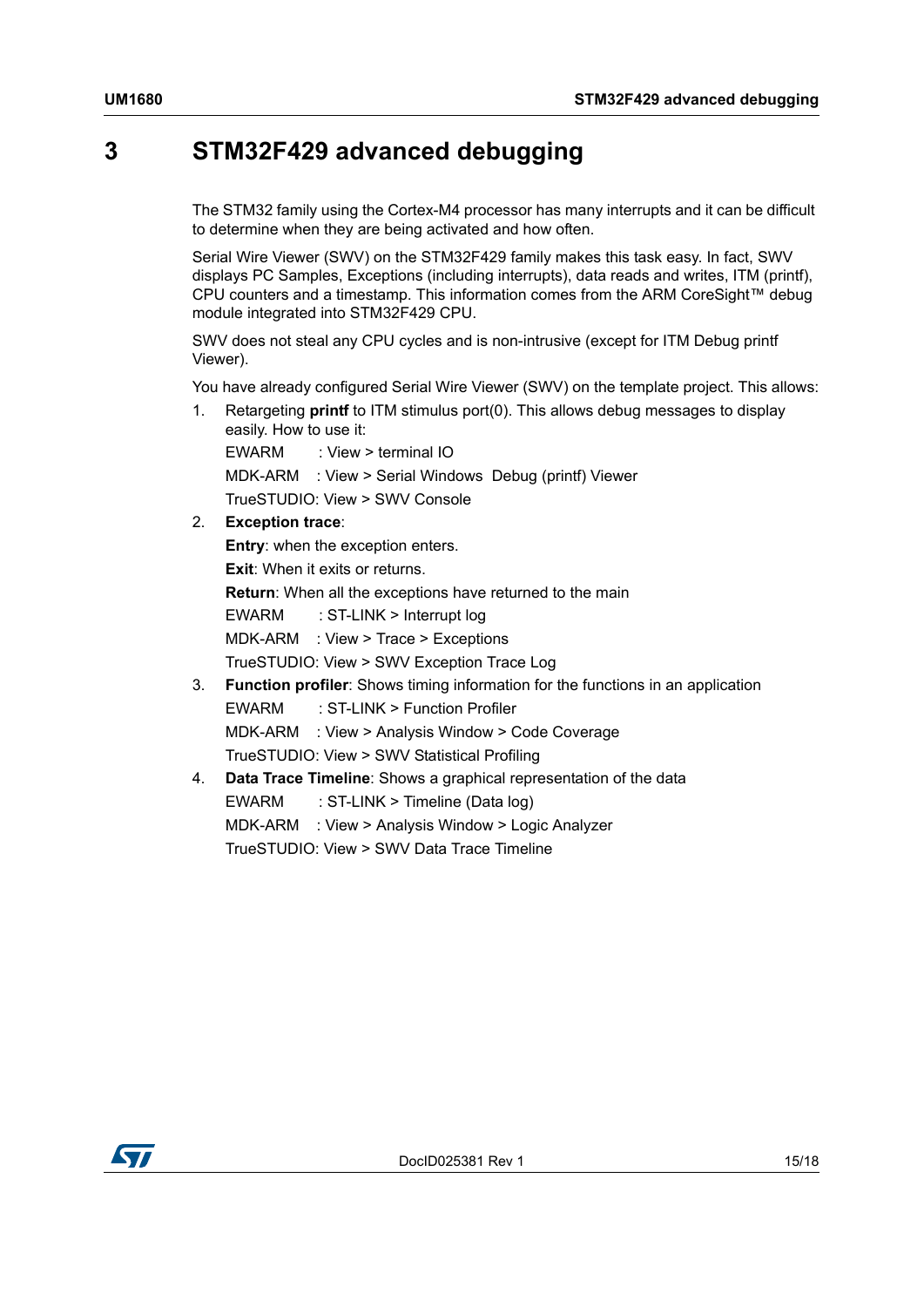# <span id="page-15-1"></span>**4 SW Toolchains helpful references and links**

<span id="page-15-0"></span>The following table regroups useful references about the integrated development environments described in this document:

<span id="page-15-2"></span>

| <b>Toolchain</b>  | Download link                                                                 |  |  |  |
|-------------------|-------------------------------------------------------------------------------|--|--|--|
| <b>EWARM</b>      | www.iar.com/en/Products/IAR-Embedded-Workbench/ARM/<br><b>EWARM UserGuide</b> |  |  |  |
| MDK-ARM           | www.keil.com/demo/eval/arm.htm<br>www.keil.com/arm/mdk.asp                    |  |  |  |
| <b>TrueSTUDIO</b> | www.atollic.com/index.php/request-eval-license                                |  |  |  |

### **Table 2. IDE references**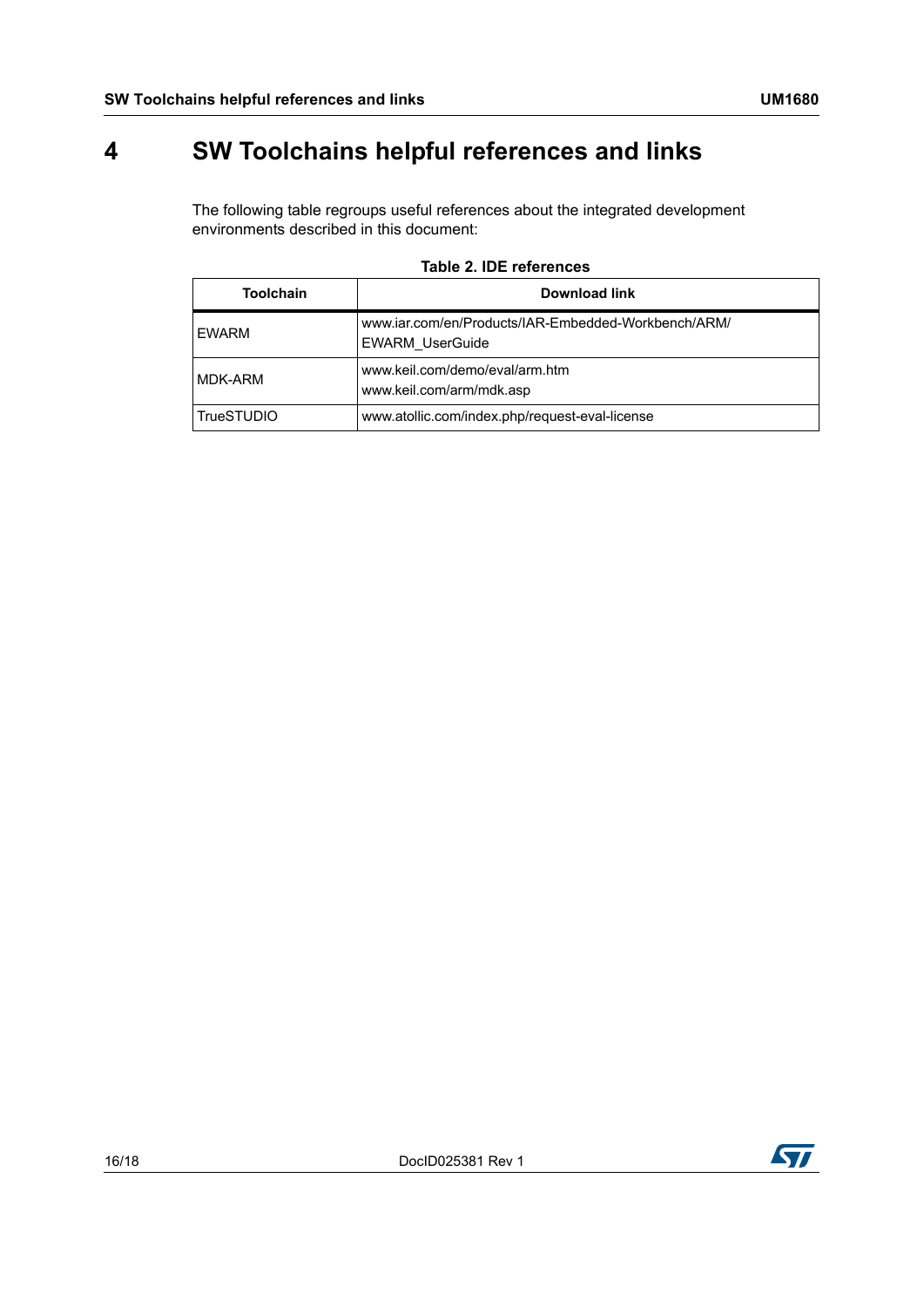# <span id="page-16-0"></span>**5 Revision history**

|  | Table 3. Document revision history |  |  |
|--|------------------------------------|--|--|
|--|------------------------------------|--|--|

<span id="page-16-1"></span>

| Date        | <b>Revision</b> | Changes          |
|-------------|-----------------|------------------|
| 26-Oct-2013 |                 | Initial release. |